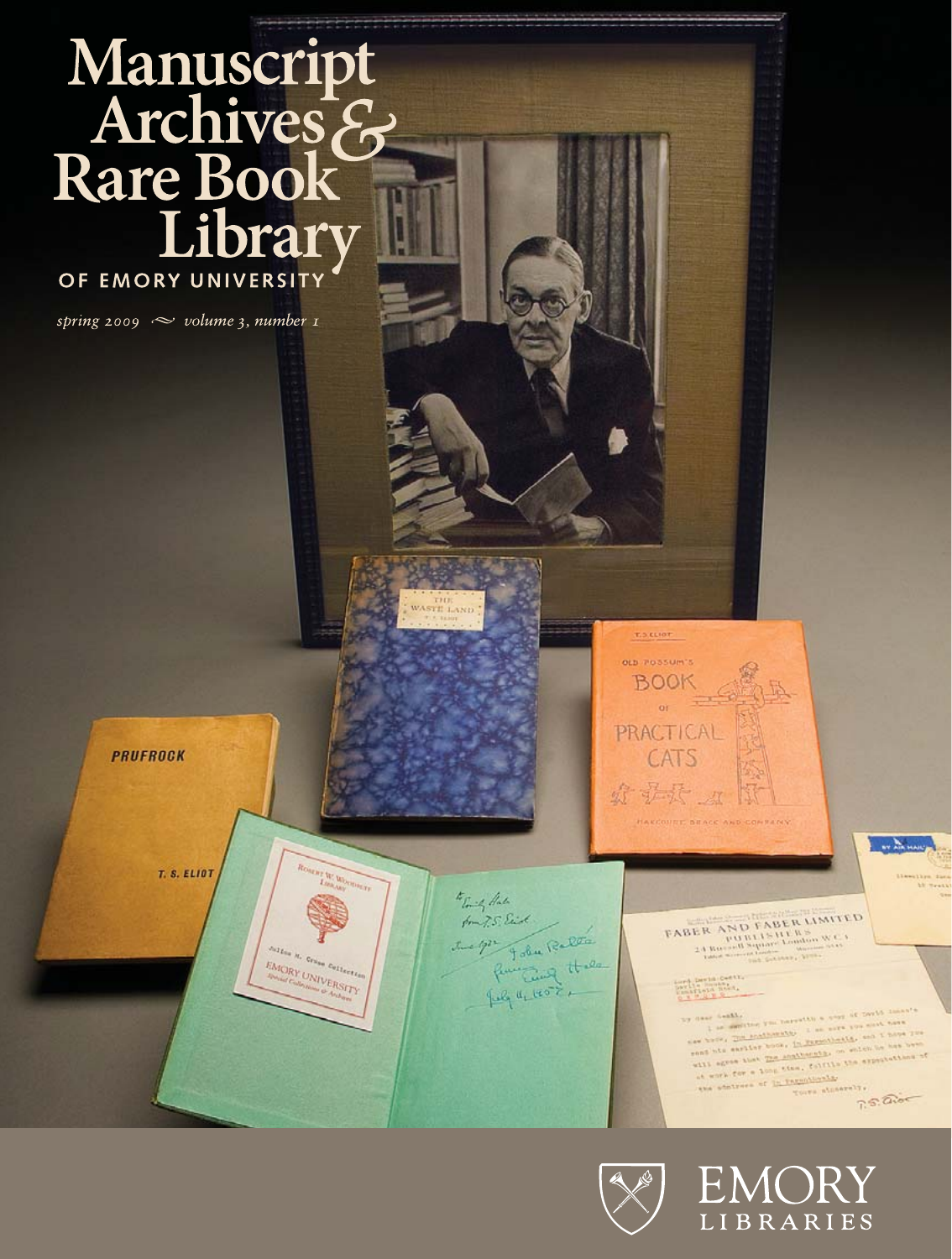Habits of Friendship: Flannery O'Connor and Sally Fitzgerald by Rosemary M. Magee

**3-4** Slave, Soldier, Citizen: The Journey of William Henry Scott by Randall K. Burkett

**5-6** Mr. Eliot Comes to Emory: The Julius M. Cruse Collection and the Collected Prose of T. S. Eliot by Erin Sells

**7-8** "Dear Mamma": Letters Home from College

**9**

 The Laboratory for Humanities Research by Lois More Overbeck

10 Calendar of Events

by Ginger Cain

# Sally Fitzgerald papers.<br>The Manuscript Control of the Manuscript Control of the Wally Control of the Wangler Control of the Manuscript, Archive Robert W. Woodruff Atlanta, Georgia 30<br>dmfunk@emory.ed Additional informatese Manuscript<br>Archives&<br>Rare Book Librar OF EMORY UNIVERSITY

**2**

**To subscribe, contact:**

Denise Funk Manuscript, Archives, & Rare Book Library Robert W. Woodruff Library, Emory University Atlanta, Georgia 30322 dmfunk@emory.edu

Additional information about MARBL's holdings, research services, and special events can be found on the web at marbl.library.emory.edu.

#### **hours**

Spring semester:

Monday–Friday: 8:30–5:30; Saturday, 9:00–5:30 Exceptions listed at http://marbl.library.emory.edu/ directions-and-hours.html

#### Front cover:

Portrait of T. S. Eliot with the first British edition of *The Waste Land* (Hogarth Press, 1923) and the first American edition of *Old Possum's Books of Practical Cats* (Harcourt, Brace, 1939), both of which are in the Julius M. Cruse T. S. Eliot Collection. The Cruse collection is one of the more complete collections of Eliot print material ever assembled.

#### Back cover:

Portrait of the former slave William H. Scott as a member of the 12th Massachusetts Regiment, with the sword he removed from a dead Confederate officer at the Battle of Fredericksburg.

#### Opposite:

Correspondence, manuscript drafts, and photographs from the Sally Fitzgerald papers.



#### AC IRY LIBRARIES

#### **letter from the director**

As the academic year draws to a close, we look back with appreciation and forward with anticipation. In early fall 2008, MARBL Director Steve Enniss accepted a position as the Eric Weinmann Librarian at the Folger Shakespeare Library. We gratefully celebrate all that he accomplished at Emory.



Enniss leaves MARBL with internationally recognized strengths in modern literature and African American history and culture, with a new building on the horizon, and with students and scholars beating a path to the MARBL Reading Room. An international search for a new MARBL director has begun; we will keep you apprised of our progress.

 This issue of the newsletter highlights recent collaborations between MARBL and Emory faculty that have expanded and enhanced our collections. Recently, the first volume of *The Letters of Samuel Beckett* (covering the years 1929–1940) was published. MARBL has partnered with Lois Overbeck over the years to acquire works by Beckett to deepen the library's collection and to support the work of the Beckett Project. We look forward to many more years of fruitful collaboration.

 To support Ron Schuchard's scholarship on *The Collected Prose of T. S. Eliot*, MARBL worked with Julius Cruse to move his T. S. Eliot collection to Emory. Schuchard and his international team of editors now have easy access to this extensive collection, which is also open to the public.

 Vice President and Secretary of the University Rosemary Magee had a long friendship with Flannery O'Connor scholar Sally Fitzgerald. In the "Other Voices" column, she traces Fitzgerald's relationship with O'Connor and with Emory, and describes the placement of Fitzgerald's papers in MARBL as a homecoming.

 This issue also features an article discussing the current exhibition "Slave, Soldier, Citizen: The Journey of William H. Scott" and a look at life at Emory a century ago through the letters of freshman William Lyle Bryan.

I hope what you read in these pages will tempt you to visit MARBL soon.  $\mathfrak{g}_2$ 

 $22$ 

Naomi L. Nelson Interim Director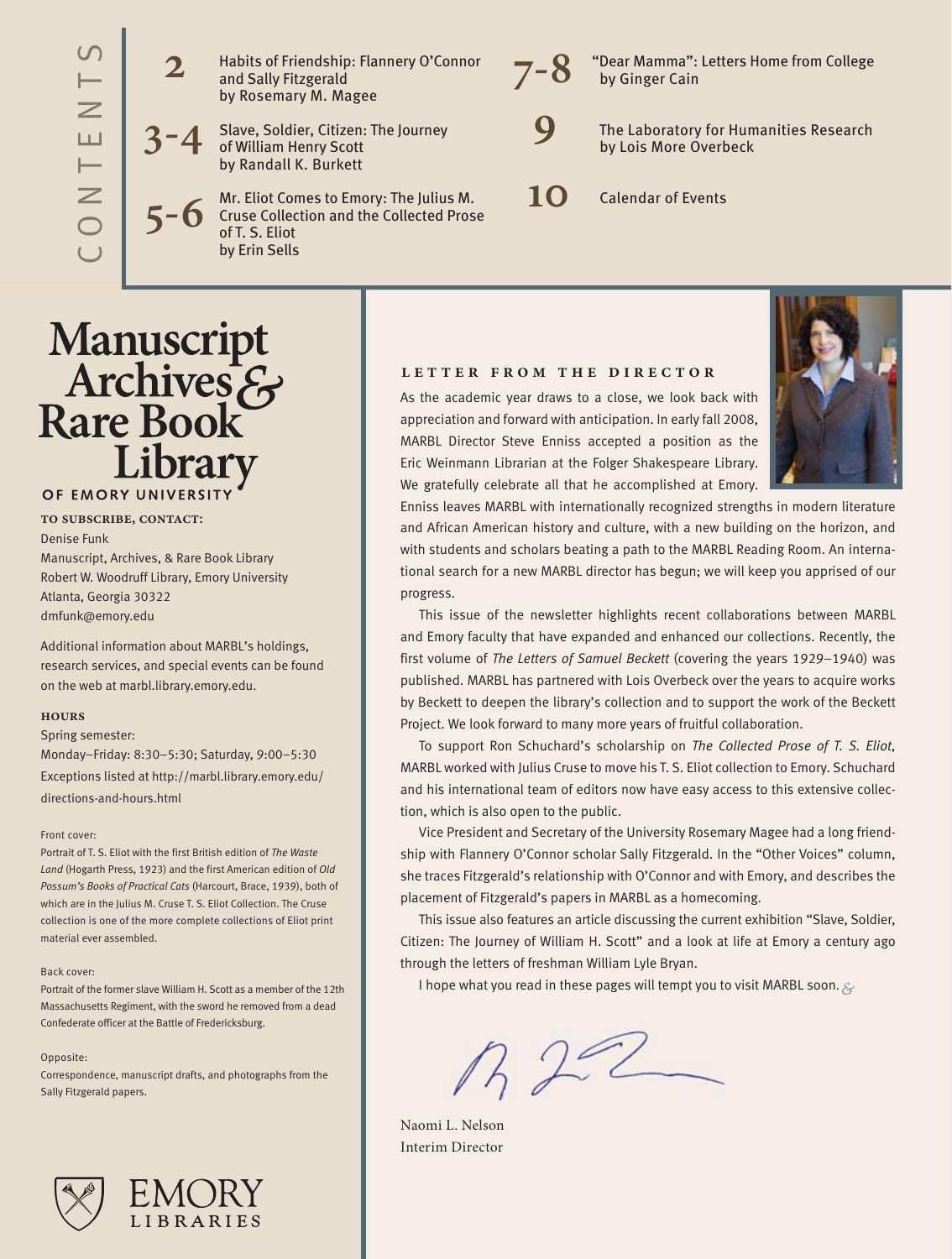

#### HABITS OF FRIENDSHIP: FLANNERY O'CONNOR AND SALLY FITZGERALD

The placement of Sally Fitzgerald's papers in MARBL seems as much an act of fate as serendipity. For many years, Fitzgerald made Emory her home away from home. From 1981 to 1997 she ventured south from Cambridge, Massachusetts, on almost annual pilgrimages during the winter, staying for several months in a nearby apartment or graduate student housing.

 I first met Sally Fitzgerald in 1979, shortly after the publication of *The Habit of Being*, her widely acclaimed collection of Flannery O'Connor's letters. Together with some fellow graduate students in Emory's Graduate Institute for the Liberal Arts (ILA), we put together a grant proposal and, to our surprise, received funding. Next, we invited Sally Fitzgerald to join a panel of scholars and teachers and, to our greater surprise, she accepted. We found her manner to be elegant and responsive to all of us who were trying to fathom the enigmatic writings of O'Connor.

 In the ensuing years, she returned to Emory as a visiting scholar and research associate in the ILA. With Atlanta as her base, she pursued her research on O'Connor, writing articles and papers on her manual typewriter, participating in conferences, and interviewing O'Connor friends and associates in the area. She played a pivotal role in the acquisition of the Elizabeth (Betty) Hester letters (Hester was the anonymous "A" in *The Habit of Being*), placed at the Emory University library in 1987 and opened to the public in 2007.

 Fitzgerald became close friends with O'Connor in 1949 after she and her husband, Robert Fitzgerald, were introduced to O'Connor by Robert Lowell. Subsequently, the Fitzgeralds invited O'Connor to join their family as a guest in their rural Connecticut farmhouse, where she stayed for two years while working on her novel *Wise Blood*. When they first met, O'Connor was twenty-five years old and Fitzgerald was nine years her senior. "She was

like a younger sister and lovely company, wonderful company," Fitzgerald once told me. Conversing at the kitchen table each evening, the Fitzgeralds and O'Connor affirmed their devout faith as Catholics as they conducted extensive theological and literary conversations. Thus began the relationship–one of the most important of its kind in twentieth-century American letters—that transformed both women's lives and work.

 For much of her life, Fitzgerald was preoccupied with Catholicism, her family, and Flannery O'Connor. After the death of O'Connor in 1964—and as Fitzgerald's children grew up and her marriage collapsed—she turned more to research, writing, and lecturing. I once asked Fitzgerald if she ever had imagined that she would become so closely connected to O'Connor beyond those years in the farmhouse. She replied, "Not at all, but even in death, Flannery was a friend. She reached out to me when I needed work."

 Over the decades, Sally Fitzgerald was a friend and mentor to me as well, and on more than one occasion guided my work on a collection of O'Connor interviews. In April 2000, two months before her death at the age of eighty-three, she and I recorded a series of telephone conversations in which she talked about her "lurch through life," which she described as being "almost entirely serendipitous."\* Her faith undergirded all of her relationships, even beyond death, divorce, and distance.

 Whatever one's own beliefs, it is tempting to see Sally Fitzgerald now in some state of ultimate grace—with Robert Fitzgerald and Flannery O'Connor, sitting around a celestial kitchen table discussing mysteries, manners, and meanings while we mortal students and scholars have the privilege of listening in on their discussions by visiting her collection of papers at the library of Emory University, her home away from home.  $\mathcal{L}$ 

by Rosemary M. Magee, Vice President and Secretary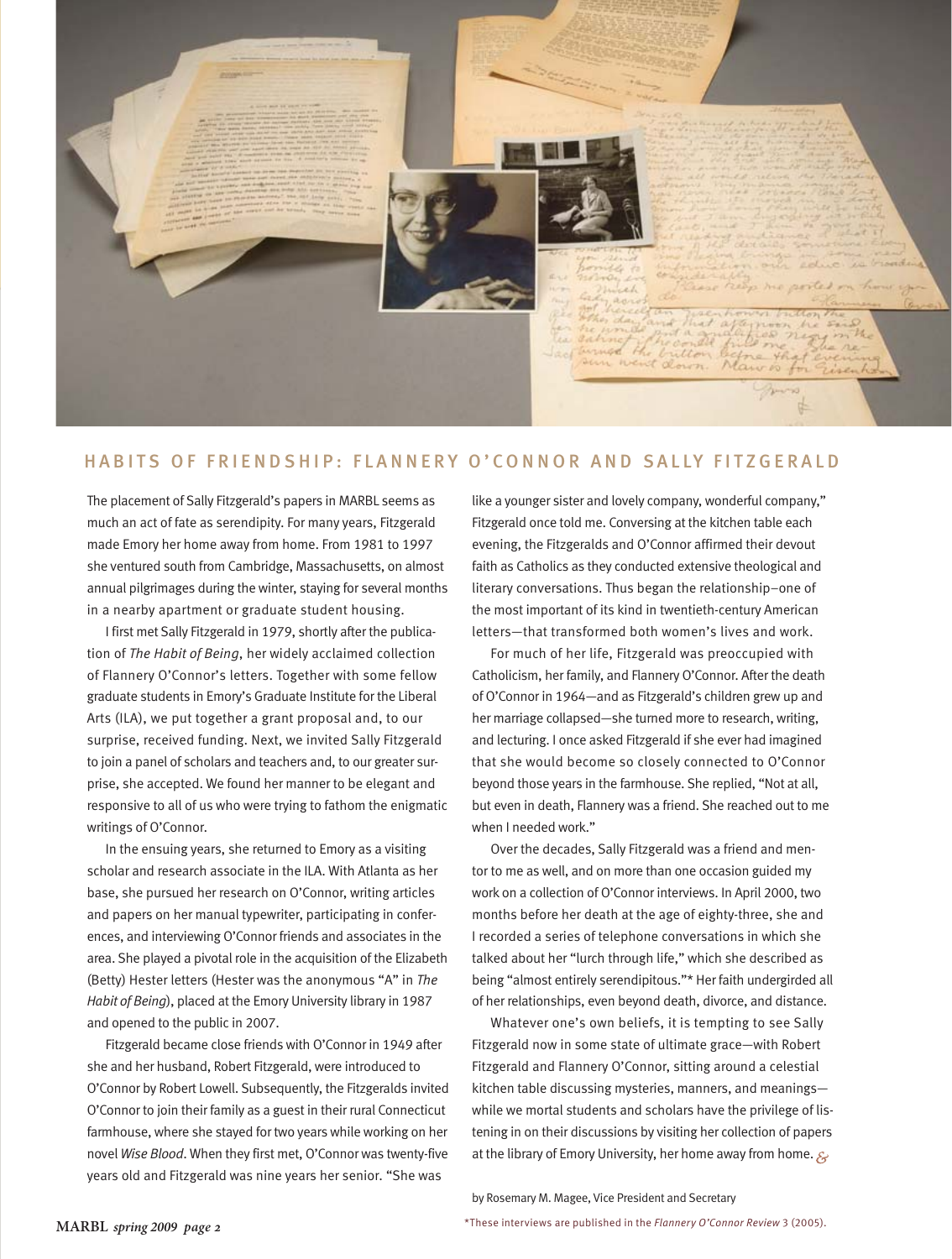# SLAVE, SOLDIER, CITIZEN:



## The Journey of William Henry Scott

By Randall K. Burkett, Curator of African American Collections

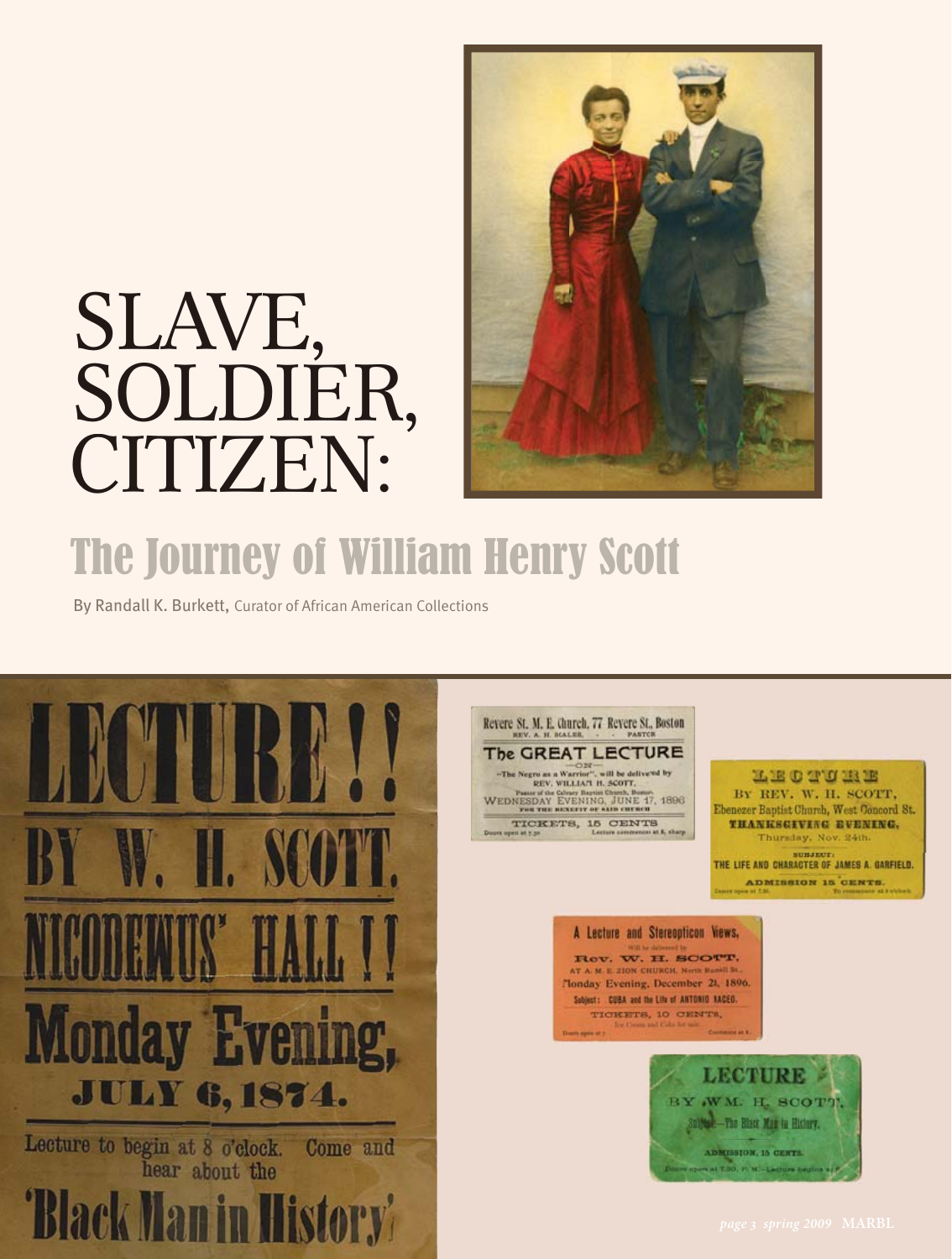

**William Henry Scott recounted to his son** that he did not know he was enslaved until he was eight years old. The shock of realization was so great and his anger so profound that he immediately began to plot his escape from Virginia to freedom. The opportunity he sought presented itself in April 1862 when he encountered Alexander Burkitt, a Union soldier who had been instructed by his superior officer to find a "bright" young slave to bring into the camp of their 12th Massachusetts Regiment, where the boy could be "improved."

 Snatched from oblivion, young Henry made the most of the opportunity, and he soon became a favorite of the officers and men. Scott would serve for three and a half years as aide-decamp to Major Loring W. Muzzey, be taught to read and write by his comrades in arms, and also experience some of the most horrendous battles of the Civil War—from Cedar Mountain, Bull Run, and Antietam to Fredericksburg, Chancellorsville, Gettysburg, Spottsylvania, and finally to Appomattox.

 After the war, Henry Scott removed to Lexington, Massachusetts. There, under the tutelage of Muzzey and his family, he was further educated. Scott returned south to teach in Virginia, but his outspoken resistance to the resurgent racism of white Virginians in the early 1880s forced him to move to Maryland and then to the nation's capital, where he studied for the ministry at the newly formed Wayland Seminary, a Baptist school for blacks established in 1865.

 Scott was the first African American owner of a bookstore in Washington, D.C., was active in political and cultural affairs of the city, and became assistant minister at the prominent Shiloh Baptist Church. Upon the death in 1890 of William J. Walker, Shiloh's senior minister, Scott was passed over for that position. This disappointment, coupled with the untimely death of his second wife, motivated him to move to the Boston area, where he would live and work until his death in 1910.

**MARBL** *fall 2008 page 4*

Subject the South See and the Cresident Sadies and Gentleman tion the earliest dance the sould man manifested  $\alpha$ dune conguedis. tracture thenigh the Sh the Detail Unity Lome young Very varce deand duan was lound an Compile in the ball in whither it hill boy hoods decan emulate the grand hierements of Salexander Sunt, W sheller he had each) concered the eduction a That should Forcentment liach from the lich

Scott was deeply involved in radical political activity and protest organizations throughout his career. One of the few African Americans centrally involved in the Anti-Imperialist League, he bitterly opposed annexation of Hawaii, Cuba, Puerto Rico, and the Philippines. Among the more vociferous opponents of Booker T. Washington, he was instrumental in founding a number of protest organizations, including the Massachusetts Racial Protective Association, the Boston Suffrage League, the New England Suffrage League, and the Niagara Movement, the latter of which led directly to formation of the National Association for the Advancement of Colored People (NAACP).

 The papers of William Henry Scott—containing manuscript sermons, correspondence, rare and unique broadsides and pamphlets, and an extensive collection of photographs—were donated to MARBL in 2007. An exhibition of these papers opened in the Robert W. Woodruff Library in January 2009, during Emory's celebration of Martin Luther King Week. Julian Bond, chair of the board of the NAACP, gave the keynote talk. The exhibition marked the beginning of a yearlong celebration at Emory and throughout the country of the 100th anniversary of the founding of the NAACP, the most important and enduring civil rights organization in the United States.

[clockwise from bottom left] Broadside and lecture cards document Scott's avid interest in African American history • Photograph of Scott and his first wife, Rachel Ann Simpson . One of the last photographs taken of Scott prior to his death in 1910 . The first page of Scott's lecture, "Go West!," advocating emigration to Oregon following the Supreme Court's 1883 decision invalidating the Civil Rights Acts of 1875 • During a lull in the Battle of Fredericksburg, young Scott removed this sword from a dead Confederate officer.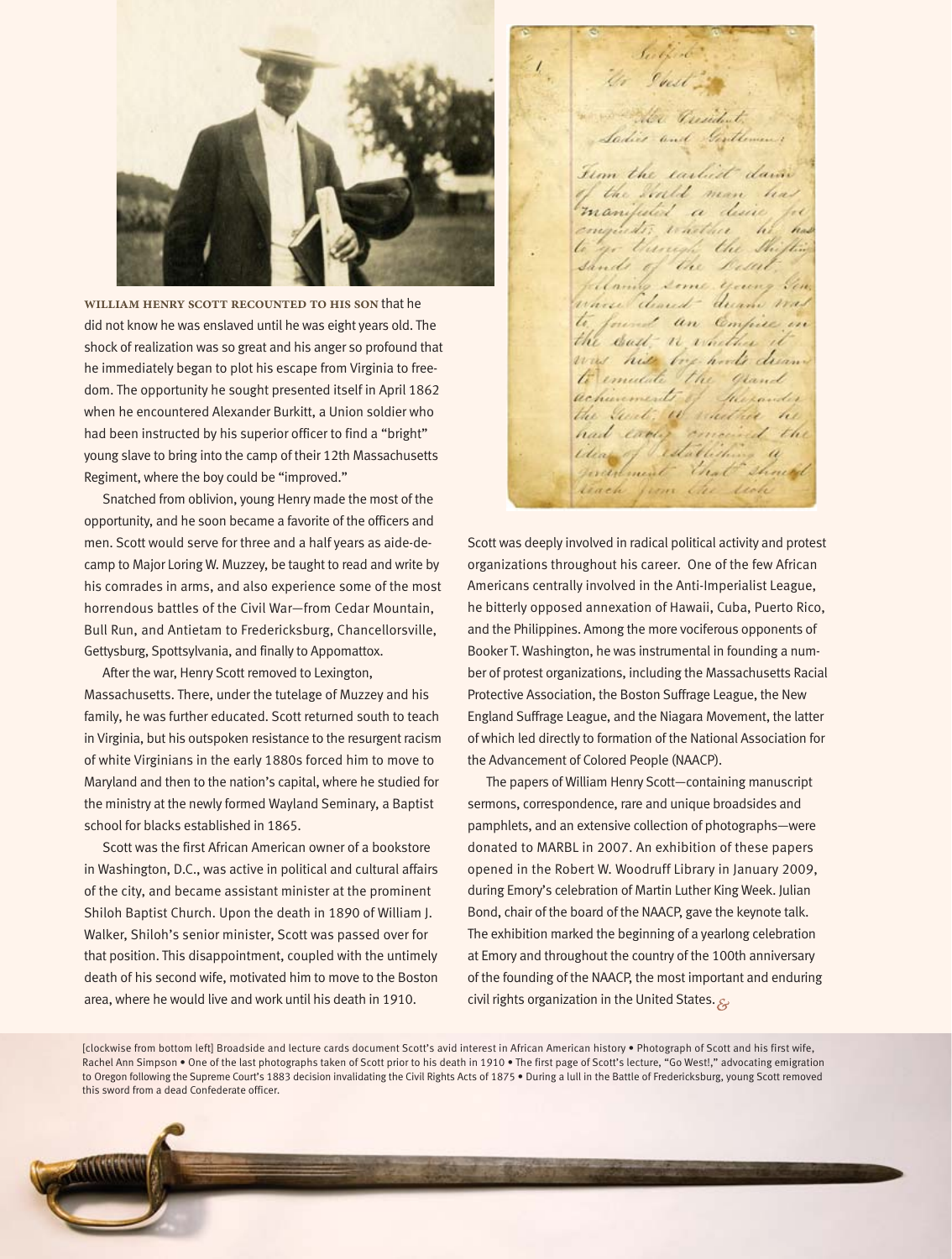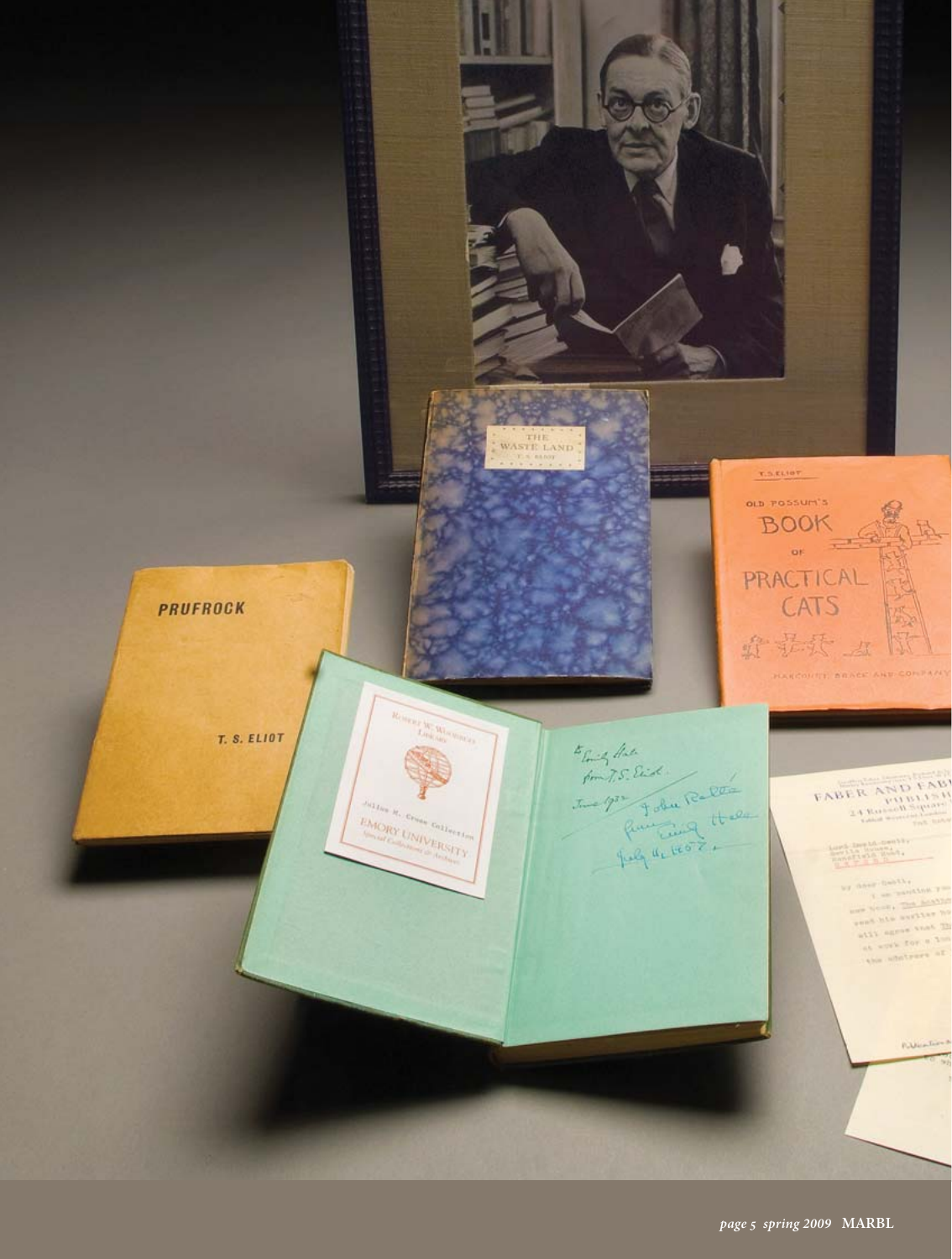### **MR. ELIOT COMES TO EMORY**

The Julius M. Cruse Collection and the Collected Prose of T. S. Eliot

RUMITED

LIMITED  $75.210$ 

THE JULIUS M. CRUSE COLLECTION IS THE LARGEST**known collection of printed materials related** 

**to T. S. Eliot**, and it now has a permanent home at Emory. Numbering more than 3,000 volumes, the Cruse collection includes all of Eliot's primary publications, as well as books, pamphlets, and periodicals to which he contributed. It also includes translations, broadsides, posters, playbills, programs, recordings, ephemera, and some manuscripts and letters. Many items in the collection are the only known extant copies.

 Ronald Schuchard, Goodrich C. White Professor of English at Emory and general editor of *The Collected Prose of T. S. Eliot,* calls it "the most comprehensive collection I've ever seen. This is a great complement to the Raymond Danowski Poetry Library, which has the best collection of Auden items in the world," Schuchard adds."Now we have the best printed collection of Eliot anywhere. It's just an incredible research collection."

 Julius M. Cruse is an eminent professor and doctor of immunology, pathology, and transplantation at the University of Mississippi Medical Center in Jackson. He first began reading and collecting the work of the renowned twentieth-century poet, critic, and dramatist while a student at the University of Mississippi in the 1950s. Eliot's dramatic conversion from Unitarianism to Anglo-Catholicism intrigued and inspired Cruse, a devoted Episcopalian.

On loan since 2006 from St. Mark's General Theological Seminary Library in New York City, the Cruse collection first came to Emory to aid in the collection, digitization, and editing of Eliot's prose under the direction of Schuchard. The planned seven volumes of *The Collected Prose of T. S. Eliot* are forthcoming from Johns Hopkins University Press. In coordination with the Lewis H. Beck Center for Electronic Collections and Services in the Emory University Library, Schuchard is overseeing a digitized editorial collaboration by an international team of prominent Eliot scholars. Scanned images and editable, digital texts of Eliot prose items that Schuchard has gathered are created in the Beck Center and housed in a series of online databases that the editors are able to access from anywhere in the world. According to Schuchard, "In eight to ten years, the complete works of T. S. Eliot will finally be available and invite much new scholarship."

 Cruse helped arrange the permanent transfer of his collection to Emory after he realized how much more use it would be given by students and scholars as a part of the rapidly expanding literary collections in MARBL. "Emory has rescued an orphaned collection that was isolated and lost. I am ecstatic that it can be used in this international project and eventually be digitized so that it is available to even more people," Cruse says.  $\mathcal{L}$ 

by Erin Sells, PhD candidate, Department of English; SIRE graduate fellow; and project manager for *The Collected Prose of T. S. Eliot*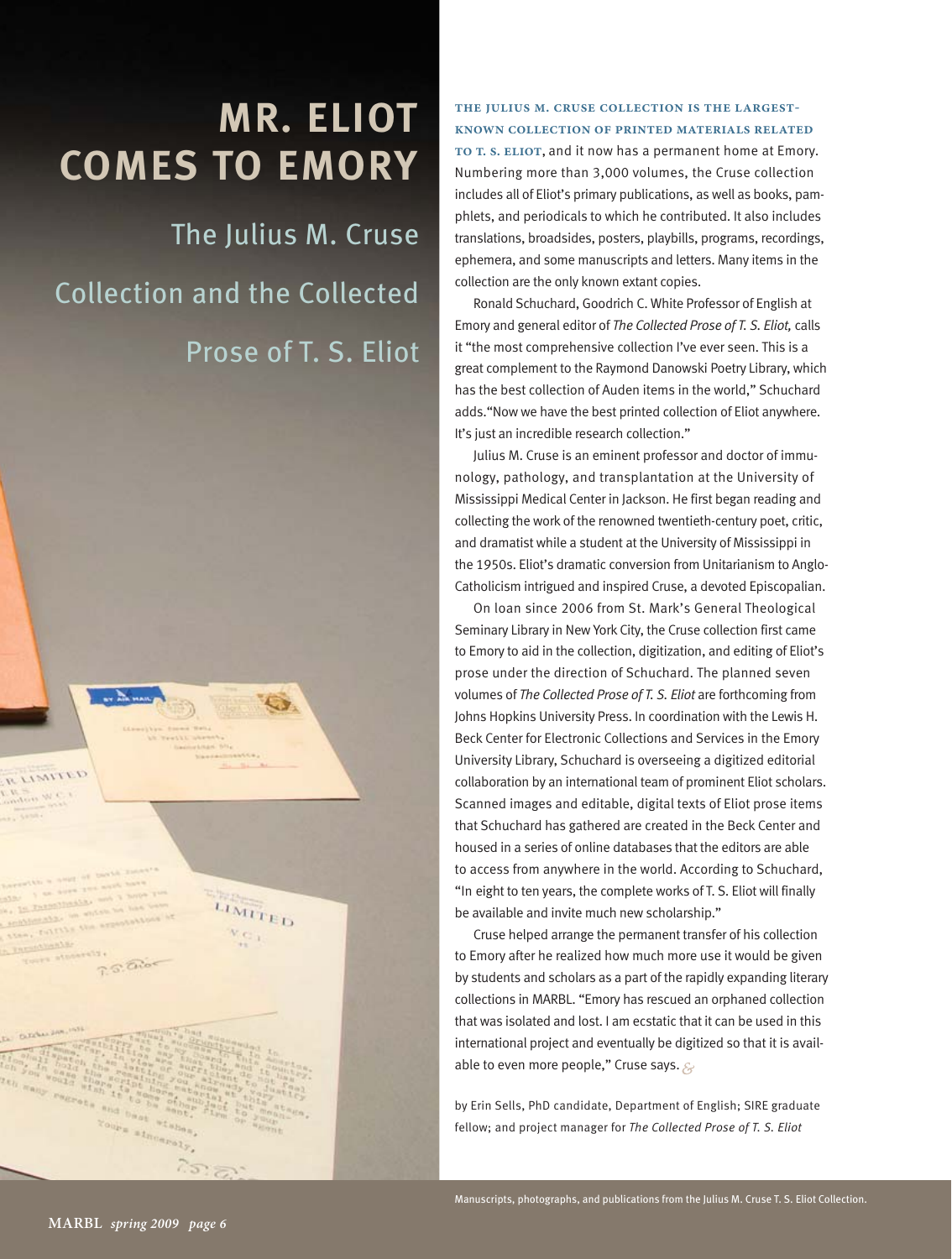#### "dear mamma": letters home from college

**Students beginning their college careers at Emory this year bring to mind a collection of letters in the archives written by a student who entered Emory College on September 18, 1908, almost exactly a century ago.**

A student entering Emory College in fall 1908 paid tuition of \$30 per term; board, consisting of "good and wholesome food," cost \$9 per month; and room, including fuel and light, required \$11 per month. First-year students were required to study biblical literature, European history, rhetoric and composition, French or German, Latin and Greek, algebra, geometry, trigonometry, botany, and physical education—then known as physical culture. The first-year class in 1908 consisted of seventy students—all men—given that Emory College did not become coeducational until 1953. Sixty-six of the young men hailed from the state of Georgia and two students came from Alabama, with one each from Florida and Louisiana.

 William Lyle Bryan, known as Lyle to his family and friends, was interested in all the usual things that college students are concerned about—grades, sports, activities, roommates, social life, and friendship. Throughout his first year, Lyle was worried about his grades; in April of that same year, he revealed his strategy for helping keep his grades up:

#### *Dear Mamma,*

#### *[1909–before Apr 18]*

*I send you my composition which I want you please to correct and return at your earliest convenience.*

The following week, he confessed his growing obsession about making not just good grades, but the best grades possible:

#### *Dear Mamma,*

#### *[1909 Apr 18]*

*I got my composition alright and send many thanks for the corrections of same. I copied it again and handed it in. I hope it will get a good mark. Marks are my fetish.*

Lyle's letters also focused on another college pastime intramural sports. While still in his first year, he wrote home:

#### *Dear Mamma,*

#### *[1908 Nov 15]*

*Monday afternoon I went to see my first football game. It was between the Juniors and Freshmen. I was thoroughly* 

*disgusted with a game that knocks boys senseless and bruises them up like that does. I don't think I shall try for the baseball team next spring as one has to spend so much time practicing that one's lessons come up short.*

When he was a sophomore, Lyle developed a sudden and nearly all-consuming interest in participating in campus activities:

#### *Dear Mamma,*

#### *[1911 Mar 19]*

*The student body has gotten up a new system of government. They are to have a student body government and have a president and everything done by committees. . . . I am anxious to get into politics and be a leader of men. I crave power. . . . I am going to use that same degree of skill to land what I want in politics that I have used to lead my class in marks. Sometimes I get so wrapped up [with] ambition that I [can] hardly sit still. I just feel I have got to do something.*

In perhaps the most poignant series of letters, Lyle reflects on the larger meaning of his college experience:

#### *Dear Mamma,*

#### *[1909 May 17]*

*What do you think of this question. . . . Do you think that to win [the highest honors] it [is] worth it to relinquish all hopes of debating honors [and] athletic honors and confine oneself to that one pursuit. I contend that it is and I believe that I would make nearly any sacrifice to get it and be the fourth man to ever make it, but lots of the boys say that it is better to make a lower grade and take part in everything. . . . My ambition, love of honors [and] pride tell me to sacrifice all and make first honor while the boys say to be more of an all-round man. But I believe that there is nothing to equal the idea of graduating with [highest honors] written on your diploma and to have all the underclassmen during your senior year to look upon you as one grand [fellow].*

By his junior year, perhaps because he had those high marks well in hand and was beginning to realize that he was indeed missing something, he wrote: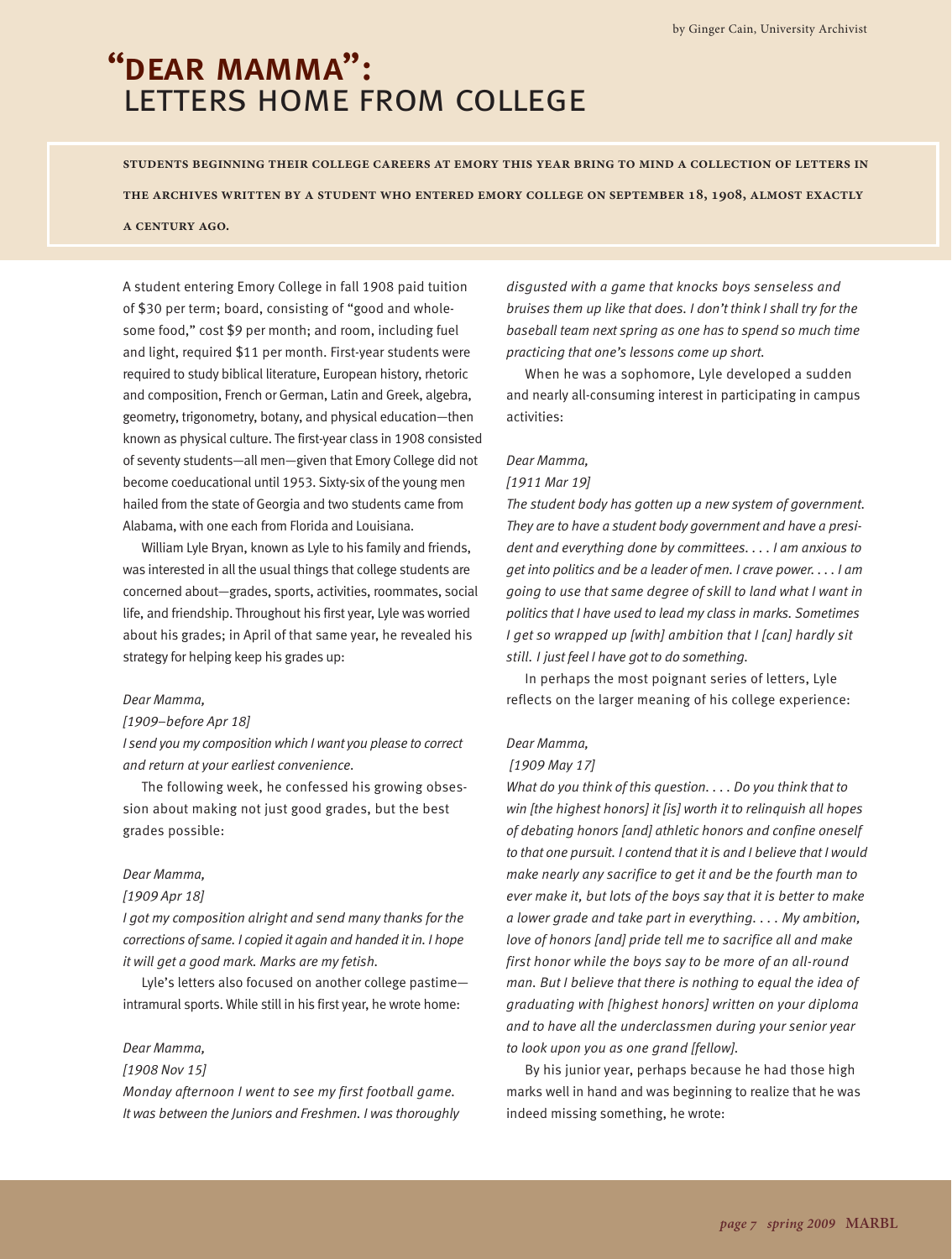

#### *Dear Mamma,*

#### *[1911 Mar 19]*

*There is something else in college life besides marks and that something I have missed to a large degree. I am finding it a hard row to try for highest honors. I made the mistake that a fellow [doesn't] need many friends . . . but this year I have been trying to become more popular. Boys like a fellow better who takes more interest in their sports [and their activities] and now that I have time, I want to do it.*

William Lyle Bryan compiled quite a college record. He was a member of the Few Literary Society, its champion debater and president; a member of the Alpha Epsilon Upsilon honor society; on the Honor Roll every year; a commencement speaker as a junior and senior; winner of the physics medal as a sophomore; winner of the mathematics medal as a junior; editor-in-chief of the *Emory Campus* yearbook as a senior; a basketball team member every year; and a relay race team member for two years.

 It is reassuring to know that he did seem to find some meaningful balance in his college experience, making excellent grades while also excelling in sports, debate, and campus life. Lyle Bryan graduated from Emory College in 1912, taught school, served in the military, attended law school, practiced law, and founded a life insurance company.

 Even though his letters are a century old, many of the things he wrote about are very similar to what today's students communicate in email, text messages, Facebook postings, and cell calls. He wanted to make good grades but also be successful in athletics and campus activities. Lyle Bryan's recognition that there is something else to college life besides just grades points to the transformative experience of his four years at Emory. His realization that he needed to take a balanced approach to his education reinforces the idea that the college experience is not just about academics but also about service, not just about intellect but also about imagination, not just about the mind but also about the heart.  $\mathcal{L}$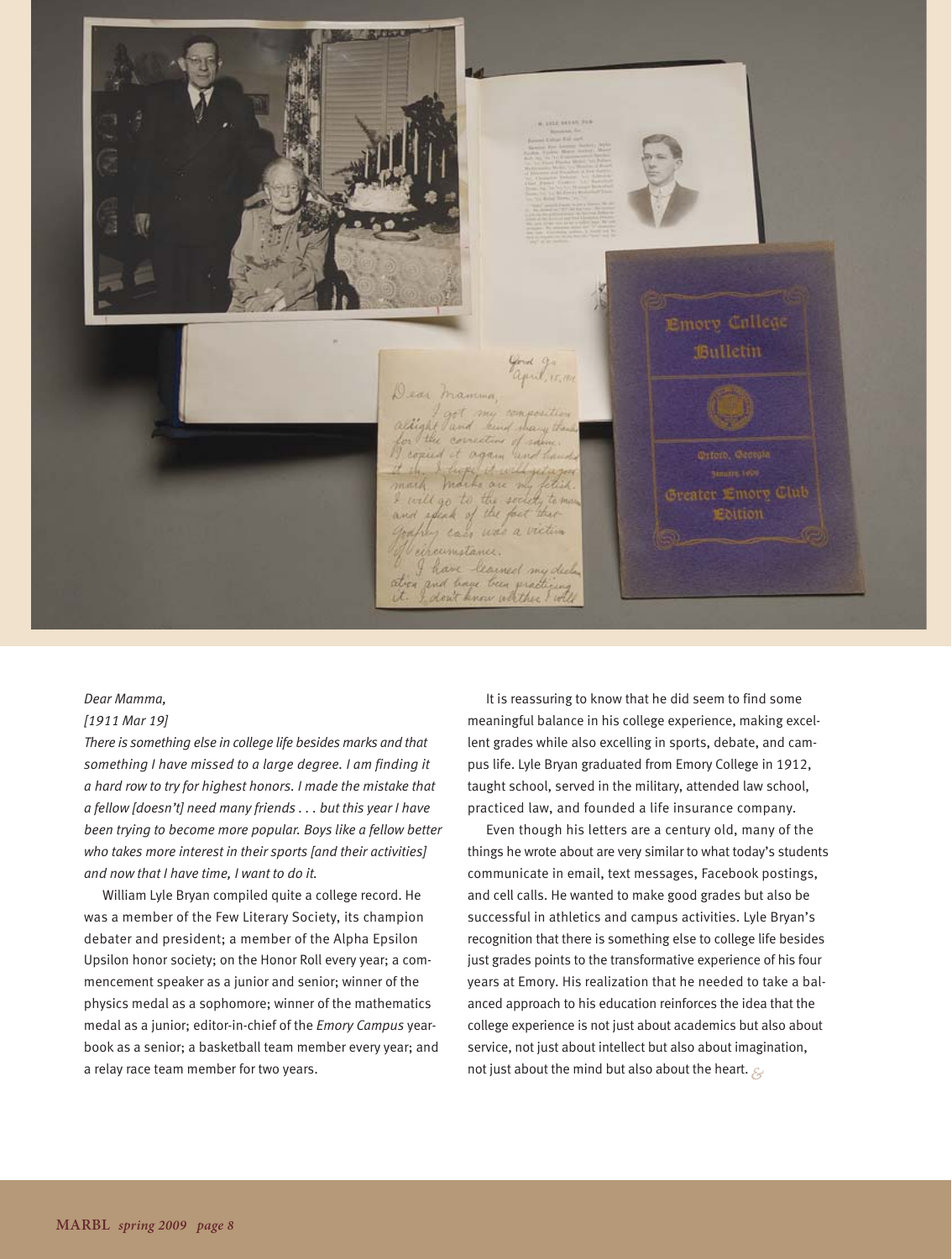#### **the laboratory for humanities research** OTHER VOICES

*The Letters of Samuel Beckett* is the first comprehensive edition of the letters of Irish-born Nobel laureate Samuel Beckett (1906–1989). Perhaps best known for *En attendant Godot* (*Waiting for Godot*), Beckett wrote fiction, poetry, and criticism as well as drama for stage, radio, television, and film. Writing in both English and French, he translated much of his work from one language into the other and assisted or directed productions of his plays.

When authorized by Samuel Beckett to edit the letters in 1985, Martha Dow Fehsenfeld and I began by gathering and consulting Beckett's voluminous correspondence (more than 15,000 letters) in public and private collections. Beckett's only proviso was to publish, after his death, those letters having bearing on his work, although he added: "You will get round and see these people, won't you?"

Taking this cue, we did "get round" to meet Beckett's correspondents, their colleagues and families, and we read collateral correspondence in archives and personal collections as well. Our research led beyond the literary. The letters show how the visual arts and music compelled Beckett's attention; they reveal the influence that paintings had on his stage images and that musical forms had on the patterns of his prose. Although he claimed to be "in the dark" about his creative process, Beckett demonstrates in his letters his multilayered involvement in the realization of his work. Close associations with theater artists, painters, and musicians resulted in collaboration during his lifetime, just as his texts have continued to inspire artists, composers, and other writers to create new work.

 From the beginning of our affiliation with Emory's Graduate School in 1990, the staff of Woodruff Library and MARBL were active partners. Linda Matthews and Stephen Enniss asked how they might best support the research of the edition. By this time, the major Beckett manuscript collections were already held at Reading University in England (The Beckett International Foundation) and at the Harry Ransom Humanities Research Center at the University of Texas–Austin, with additional significant collections at Washington University in St. Louis, Boston College, and Syracuse University. So we agreed to focus on augmenting MARBL's collection of first editions and translations of Beckett's writing. Over time, we also have included programs, special editions, and some of the *livres d'artiste* that formed the core of the beautiful exhibition "Samuel Beckett: Word and Image" held in November 1999.

 MARBL's holdings, already rich in modern Irish literary papers and twentieth-century publications, were deepened by the Raymond Danowski Poetry Library. Apart from its size, the special value of this library is that it is a "contextual collection" of rare editions of poetry and scarce, often short-run, periodicals that are seldom found together. As manuscript collections are added to MARBL, it is not unusual to discover letters from Beckett among the archives of fellow writers such as Derek Mahon, Matti Megged, Edna O'Brien, and Desmond O'Grady.

 What may be surprising is that the Beckett Project also has research links to MARBL's African American collections. Nancy Cunard's Hours Press published Samuel Beckett's first book, *Whoroscope* (a poem on time based on the writing of Descartes), and Beckett later translated many of the essays in Cunard's landmark volume *Negro, Anthology by Nancy Cunard*.

 The book as object and subject always has a story to tell, and this tome repays the curious reader. We knew that Beckett had translated Réne Crevel's "Negresse in the Brothel," yet it was not listed in the table of contents. By going page by page, we found it at last: printed in a different font on different paper and not numbered sequentially. Why? Apparently the British printer of the volume refused to set it, so Cunard—never one to let censorship circumvent publication—had this essay printed separately and then tipped into the binding of the book.

 Even as we have worked in archives in Ireland, England, France, Germany, and Italy, this project is inextricably tied to the libraries at Emory. With the Reference Department and MARBL, we designed a series of training seminars for graduate fellows; we admit to being heavy users of interlibrary loan and circulation, and we appreciate the opportunity to help build the collections when the need or occasion arises. Emory's librarians are often the first port of call (not just a last resort); they and colleagues across the campus truly have made the project a laboratory for humanities research at Emory.

 Now *The Letters of Samuel Beckett* is poised for reception by the wider world. The first of four volumes (1929–1940) recently was published by Cambridge University Press—with a launch in the Long Room of the library at Trinity College, Dublin, in February and a celebration at Emory in March centered on an evening of readings from Beckett's works and letters from this period. Anticipate the arrival of some very special guests.  $\mathcal{L}$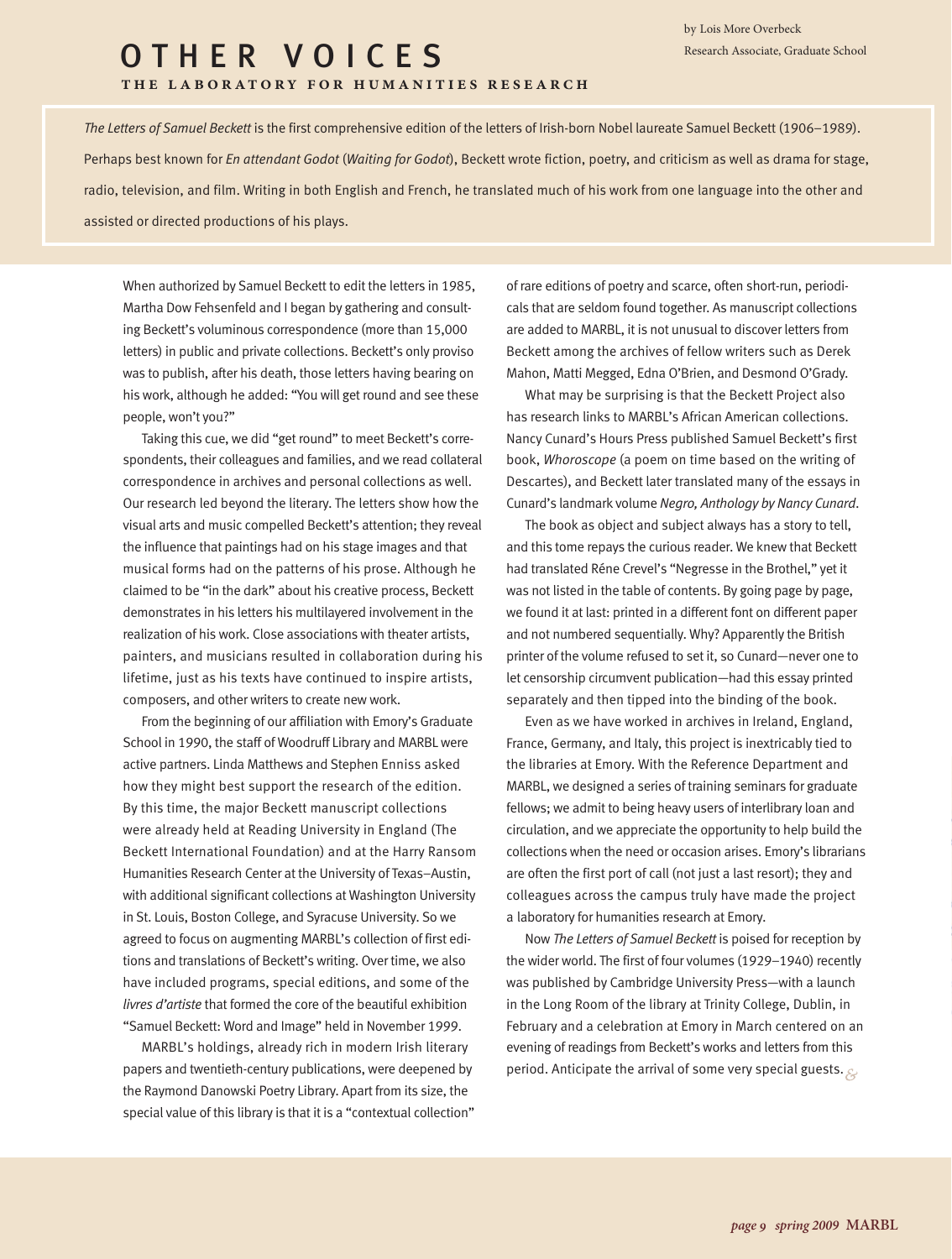| Jan. 23–  | "SLAVE, SOLDIER, CITIZEN: THE JOURNEY OF WILLIAM H. SCOTT"                      |
|-----------|---------------------------------------------------------------------------------|
| Aug. 8    | Manuscript, Archives, & Rare Book Library                                       |
|           |                                                                                 |
| April 23- | "A KEEPING OF RECORDS: THE ART AND LIFE OF ALICE WALKER"                        |
| Sept. 27  | An exhibition celebrating the opening of the Alice Walker papers                |
|           | Schatten Gallery and New Book Rotunda, Level 3, Robert W. Woodruff Library      |
| April 24  | "A KEEPING OF RECORDS: THE ART AND LIFE OF ALICE WALKER"                        |
|           | Symposium, Roberto C. Goizueta Business School Auditorium, 8:00 a.m. -5:30 p.m. |
|           | \$20 registration fee; free for students                                        |
| April 24  | <b>TALK BY ALICE WALKER</b>                                                     |
|           | "REFLECTIONS ON THE TURNING OF THE WHEEL:                                       |
|           | LIVING A LIFE OF FREEDOM AND CHOICE"                                            |
|           | Glenn Memorial Auditorium, 8:00 p.m.                                            |
|           | Free tickets required                                                           |
|           |                                                                                 |
|           |                                                                                 |

Call 404.727.7620 or visit marbl.library.emory.edu for the most recent details on these and other upcoming MARBL–sponsored events.

#### Poetry LIbrary Catalog Available

"Democratic Vistas: Exploring the Raymond Danowski Poetry Library" This beautiful, 152-page volume offers photos and detailed background information on almost 300 of the items in the 75,000-item Danowski Poetry Library—including many of those featured in the poetry library's debut exhibition in the Schatten Gallery during spring 2008. Cost is \$45, which includes \$5 shipping charge. Proceeds go to the Raymond Danowski Poetry Library endowment. To purchase with check or credit card, contact Denise Funk at dmfunk@emory.edu or 404.727.6887 or Denise Funk, Senior Secretary, MARBL, 540 Asbury Circle, Atlanta, Georgia 30322-0879.

> The Emory Libraries welcome the interest and support of friends like you. Your contributions help make it possible for the libraries—especially the Manuscript, Archives, & Rare Book Library—to foster courageous inquiry within and beyond the University. Your generosity will help ensure more exciting acquisitions, innovative projects, and new insights coming from Emory's collections. For information on giving, contact Arts and Sciences Development at 866.693.6679 or artsandsciences@emory.edu.  $\beta$

Den

**Poetry** Library

**Manuscript, Archives, & Rare Book Library** Emory University, Robert W. Woodruff Library Atlanta, Georgia 30322 marbl@emory.edu T 404.727.6887 F 404.727.0360

Photography by Emory Photo/Video. To see a broad portfolio and to arrange a shoot, go to http://www.photo.emory.edu/.

CALENDAR OF EVENTS

 $\alpha$  $\blacktriangleleft$  $\overline{\mathbf{C}}$ Z ш ٩  $\blacktriangleleft$ 

ш 0

 $\overline{\mathbf{z}}$ ш  $\geq$ ш

Scans by Manuscript, Archives, & Rare Book Library.